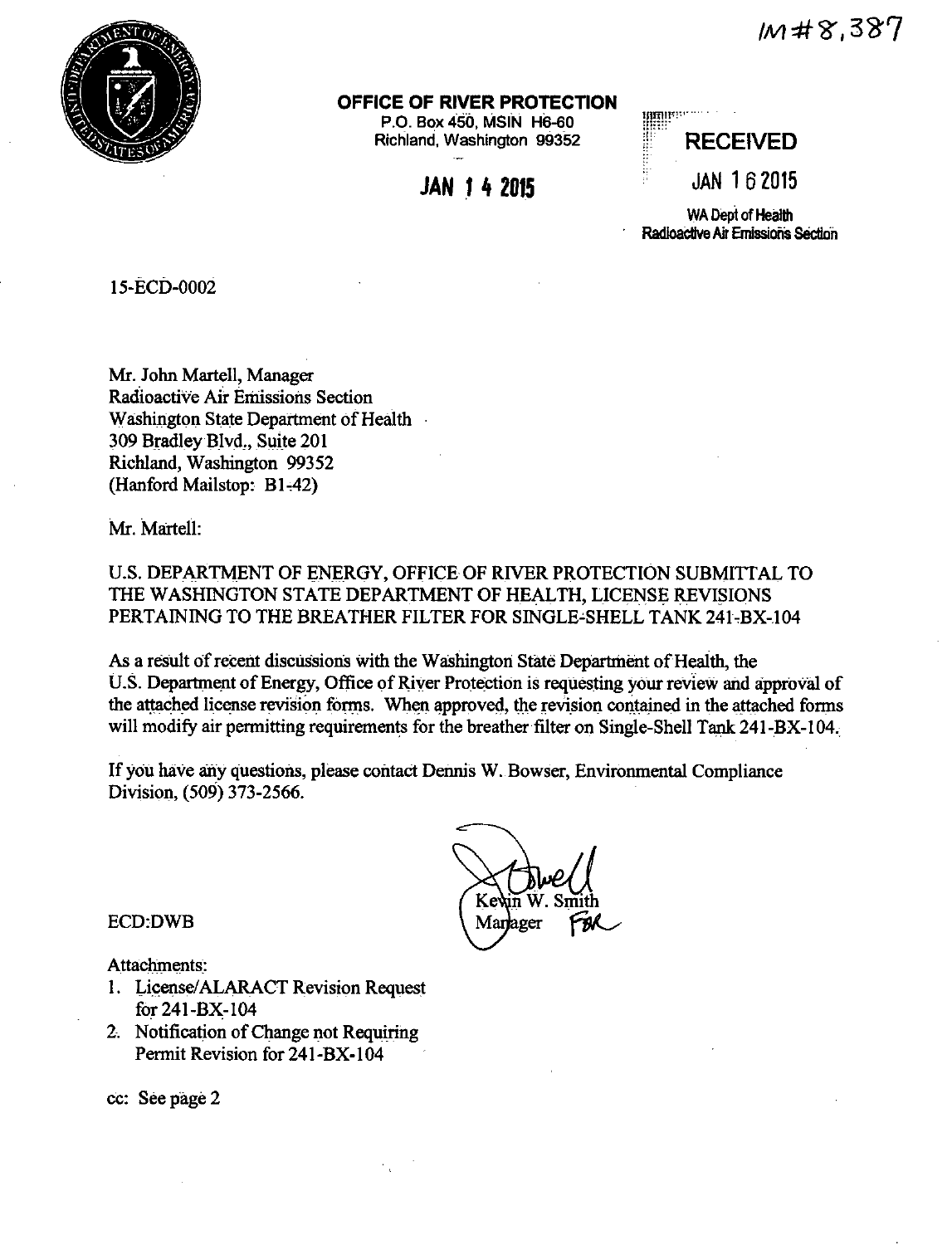Mr. John Martell 15-ECD.0002

cc w/attachs: P.M. Gent, Ecology R.A. Kaldor, MSA R.J. Utley, WDOH Environmental Portal, LMSI WRPS Correspondence

cc w/o attachs: B.G. Erlandson; BNI J. Cox, CTUIR S. Harris, CTUIR S.L. Dahl, Ecology D. Zhen, EPA (Region 10, Seattle) G. Bohnee, NPT K. Niles; Oregon Energy D.E. Jackson, RL J.W. Schmidt, WDOH J.A. Joyner, WRPS R.Jim, YN

 $\mathbf{r}$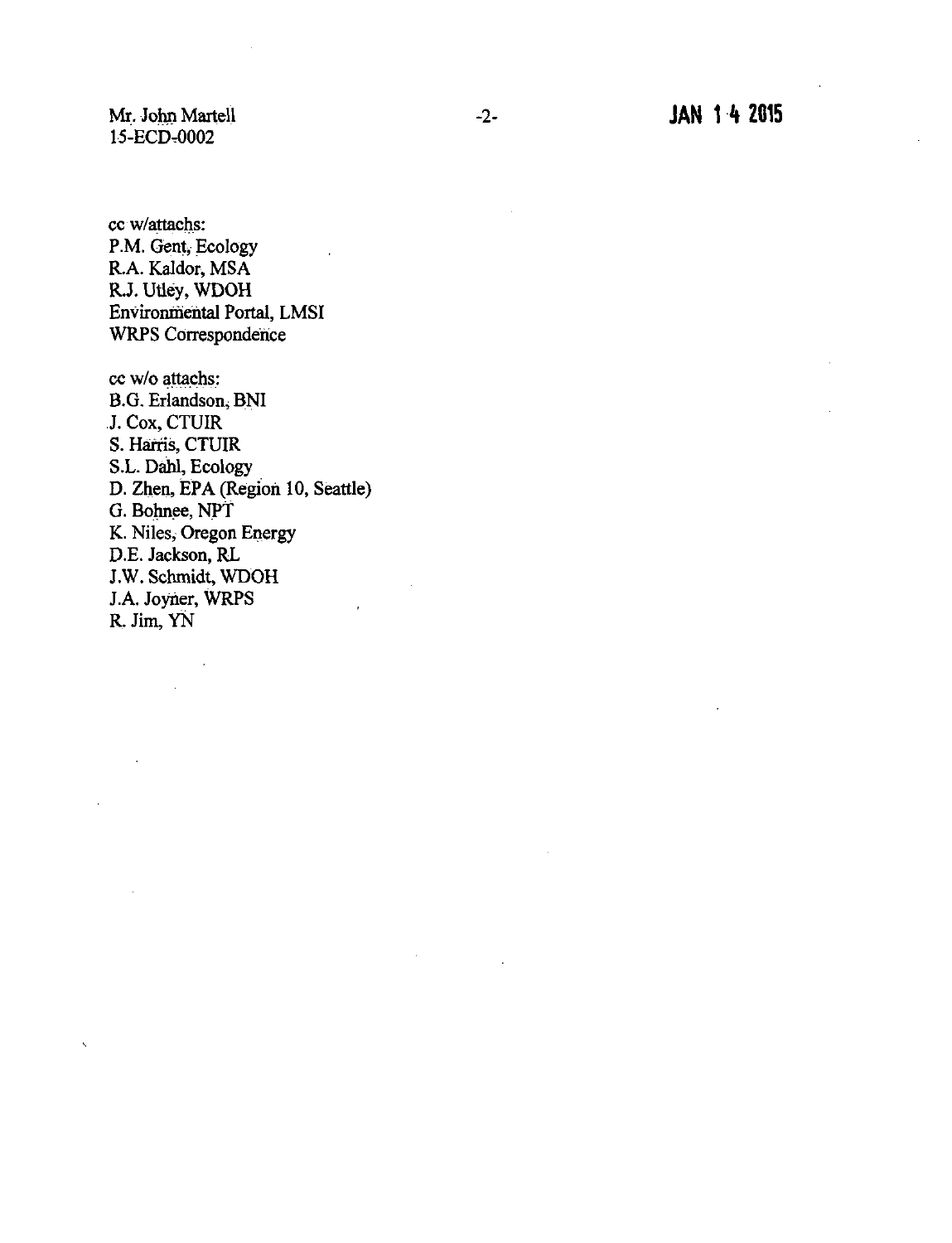Attachment J 15-ECD-0002 (1 Page)

# License/ALARACT Revision Request

Oug Dennis W. Bowser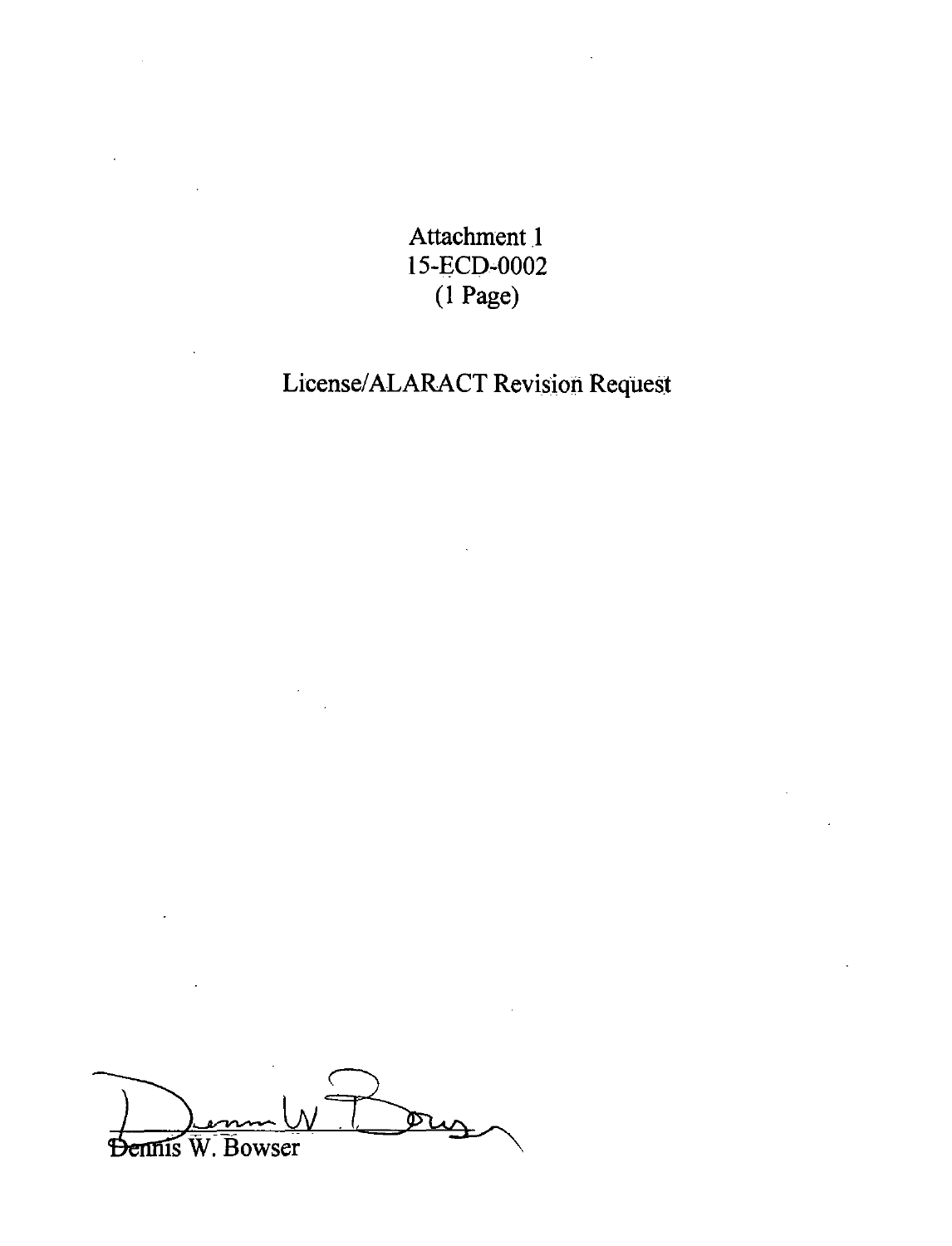## **License / ALARACT Revision Request**

NOTE: Any increase to abated or unabated PTE requires a full NOC modification.

Submittal Date: 10/29/2014

**License Revision** WDOH Condition Number: N/A

**ALARACT Revision** New ALARACT Rev. #:

**Report of Closure** 

# **PROJECT IDENTIFICATION**

| Project Title: 241-BX-104 Breather Filter     |            |
|-----------------------------------------------|------------|
| <b>Current NOC Application Number:</b><br>n/a |            |
| WDOH EU ID Number: EU 255                     |            |
| Current WDOH Approval Letter Number(s):       | <u>n/a</u> |
| WDOH NOC ID Number: n/a                       |            |

# **DESCRIPTION OF CHANGE**

**Number of Attachments:** 0.

WDOH will provide a new approval letter containing any new or modified conditions that result from the following proposed change.

## Enter original and proposed wording here:

**Under Additional Requirements:** 

Current wording:

An alternate sampling method for breather filters with stack extensions may be performed by removing the test port cap downstream of the HEPA filter, surveying the cap and inserting smear media (e.g. swab, masslin) in the opening and smearing the interior ducting surface on the opposite side of the test port cap opening. Breather filters shall be aerosol tested every 365 days.

## Change to:

Radial breather filters shall be replaced every 365 days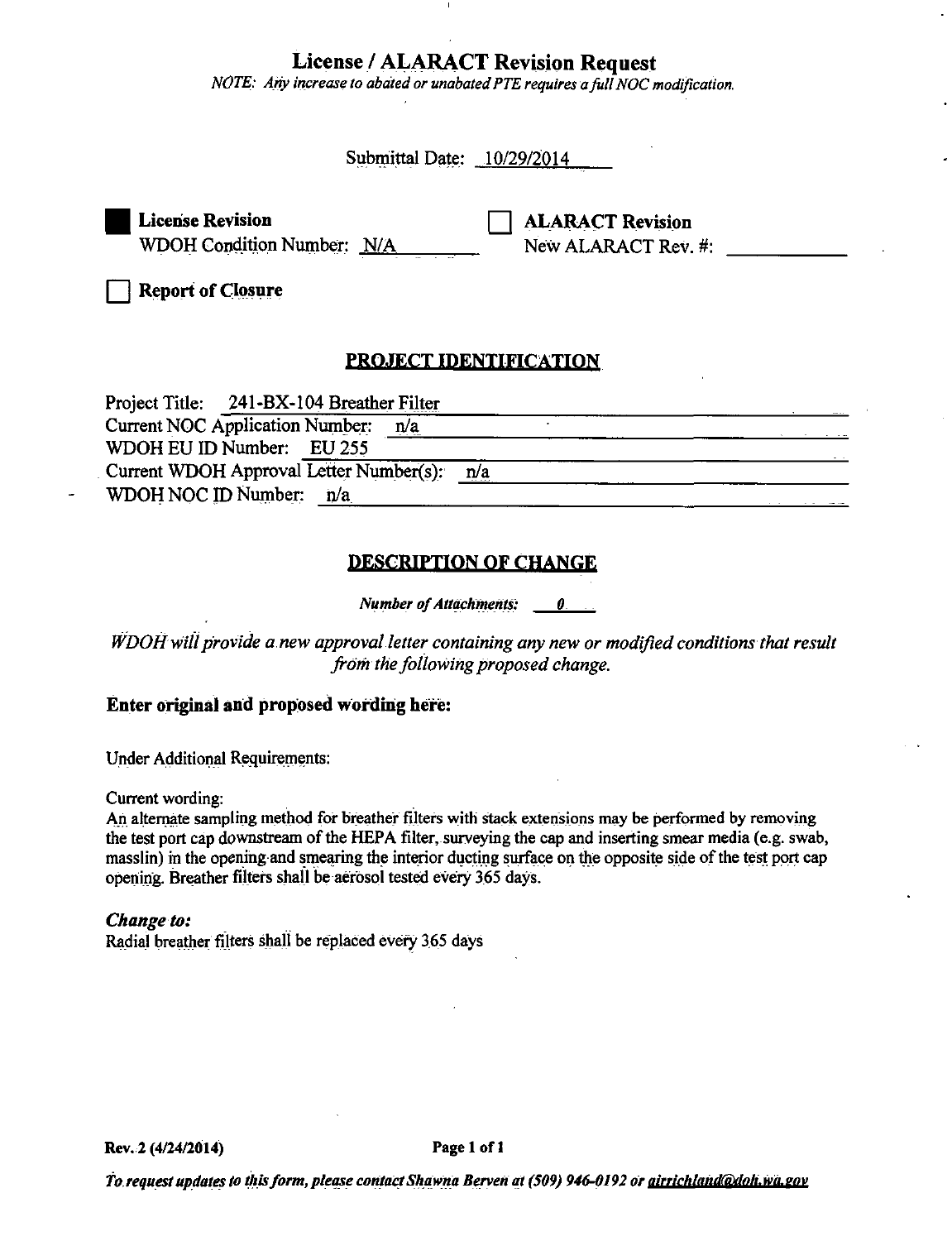Attachment 2 15-ECD-0002 (I Page)

Notification of Change not Requiring Permit Revision

<u>rth</u> Dennis W. Bowser